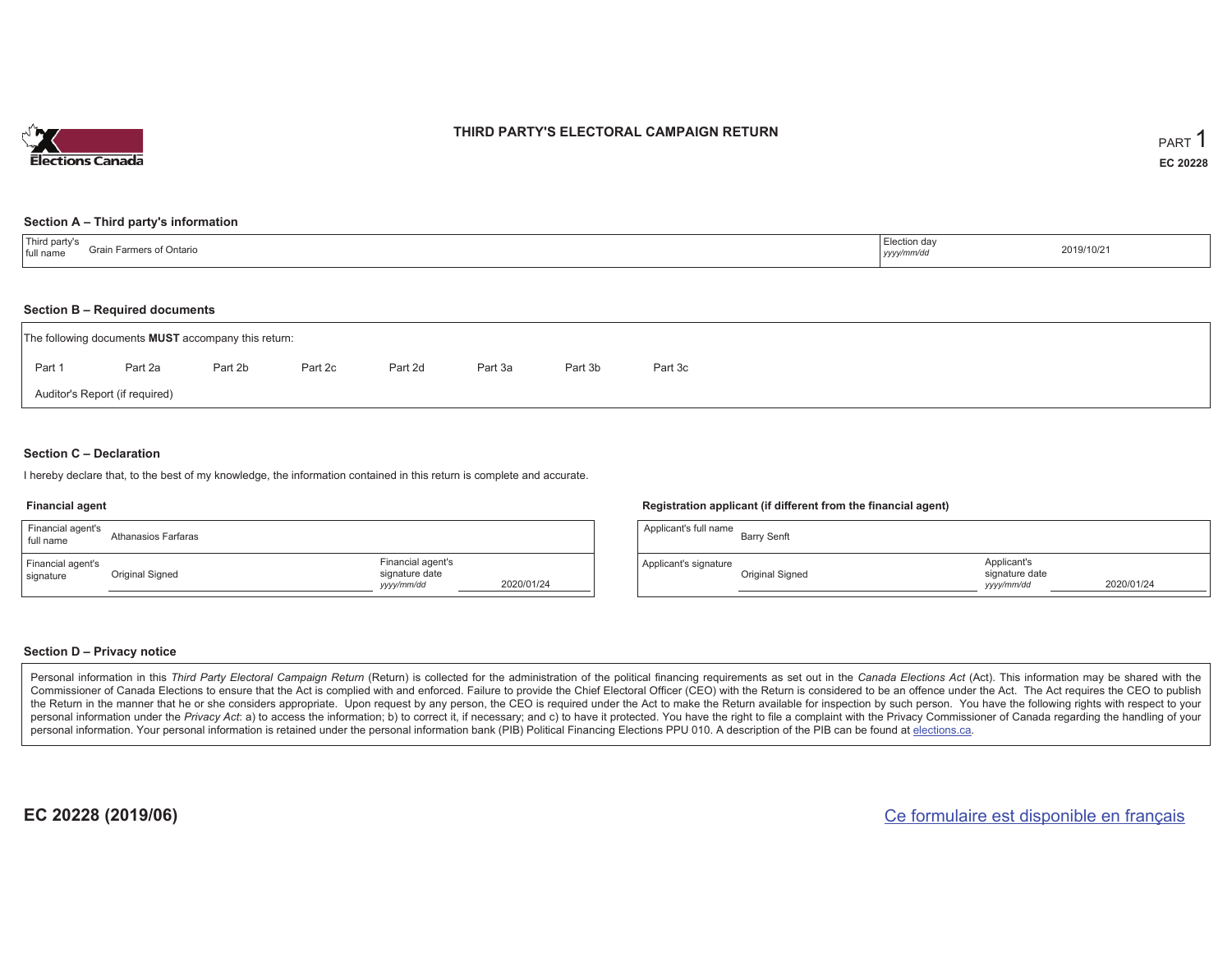

## **THIRD PARTY'S ELECTORAL CAMPAIGN RETURN HIRD PARTY'S ELECTORAL CAMPAIGN RETURN<br>Statement of monetary contributions received PART 2a**

**EC 20228**

| No. |                                                                                     | Full name | Street<br>no. | <b>Street</b> | Apt. | City | Prov./<br>Terr. | Postal<br>code | Date<br>received<br>yyyy/mm/dd                         | Individual | <b>Business /</b><br>Commercial<br>organization | Government | Trade union | Corporation<br>capital | Unincorporated<br>without share organization or<br>association |
|-----|-------------------------------------------------------------------------------------|-----------|---------------|---------------|------|------|-----------------|----------------|--------------------------------------------------------|------------|-------------------------------------------------|------------|-------------|------------------------|----------------------------------------------------------------|
|     |                                                                                     |           |               |               |      |      |                 |                |                                                        | \$         | \$                                              | \$         | \$          | \$                     | \$                                                             |
|     |                                                                                     |           |               |               |      |      |                 |                |                                                        |            |                                                 |            |             |                        |                                                                |
|     |                                                                                     |           |               |               |      |      |                 |                |                                                        |            |                                                 |            |             |                        |                                                                |
|     |                                                                                     |           |               |               |      |      |                 |                |                                                        |            |                                                 |            |             |                        |                                                                |
|     |                                                                                     |           |               |               |      |      |                 |                |                                                        |            |                                                 |            |             |                        |                                                                |
|     |                                                                                     |           |               |               |      |      |                 |                |                                                        |            |                                                 |            |             |                        |                                                                |
|     |                                                                                     |           |               |               |      |      |                 |                |                                                        |            |                                                 |            |             |                        |                                                                |
|     |                                                                                     |           |               |               |      |      |                 |                |                                                        |            |                                                 |            |             |                        |                                                                |
|     |                                                                                     |           |               |               |      |      |                 |                |                                                        |            |                                                 |            |             |                        |                                                                |
|     |                                                                                     |           |               |               |      |      |                 |                |                                                        |            |                                                 |            |             |                        |                                                                |
|     |                                                                                     |           |               |               |      |      |                 |                |                                                        |            |                                                 |            |             |                        |                                                                |
|     |                                                                                     |           |               |               |      |      |                 |                |                                                        |            |                                                 |            |             |                        |                                                                |
|     |                                                                                     |           |               |               |      |      |                 |                |                                                        |            |                                                 |            |             |                        |                                                                |
|     |                                                                                     |           |               |               |      |      |                 |                |                                                        |            |                                                 |            |             |                        |                                                                |
|     |                                                                                     |           |               |               |      |      |                 |                |                                                        |            |                                                 |            |             |                        |                                                                |
|     |                                                                                     |           |               |               |      |      |                 |                |                                                        |            |                                                 |            |             |                        |                                                                |
|     | Totals carried forward from previous page \$                                        |           |               |               |      |      |                 |                |                                                        |            |                                                 |            |             |                        |                                                                |
|     | Total amount of monetary contributions by contributors who gave over \$200 (A)      |           |               |               |      |      |                 |                |                                                        |            |                                                 |            |             |                        |                                                                |
|     | Number of contributors who gave over \$200                                          |           |               |               |      |      |                 |                |                                                        |            |                                                 |            |             |                        |                                                                |
|     | Total amount of monetary contributions by contributors who gave \$200 or less $(B)$ |           |               |               |      |      |                 |                |                                                        |            |                                                 |            |             |                        |                                                                |
|     | Number of contributors who gave \$200 or less                                       |           |               |               |      |      |                 |                |                                                        |            |                                                 |            |             |                        |                                                                |
|     | Total amount of all monetary contributions (A+B)                                    |           |               |               |      |      |                 |                |                                                        |            |                                                 |            |             |                        |                                                                |
|     |                                                                                     |           |               |               |      |      |                 |                | Number of contributors who gave monetary contributions |            |                                                 |            |             |                        |                                                                |

| Third<br>party | of Ontario<br>$\sim$<br>Falliers.<br>ו וווה וכ | $\overline{\phantom{a}}$<br>ection<br>aa<br>.<br>, yyyy/mm/aa | 2019/10/21 | Page |  |  |  |
|----------------|------------------------------------------------|---------------------------------------------------------------|------------|------|--|--|--|
|----------------|------------------------------------------------|---------------------------------------------------------------|------------|------|--|--|--|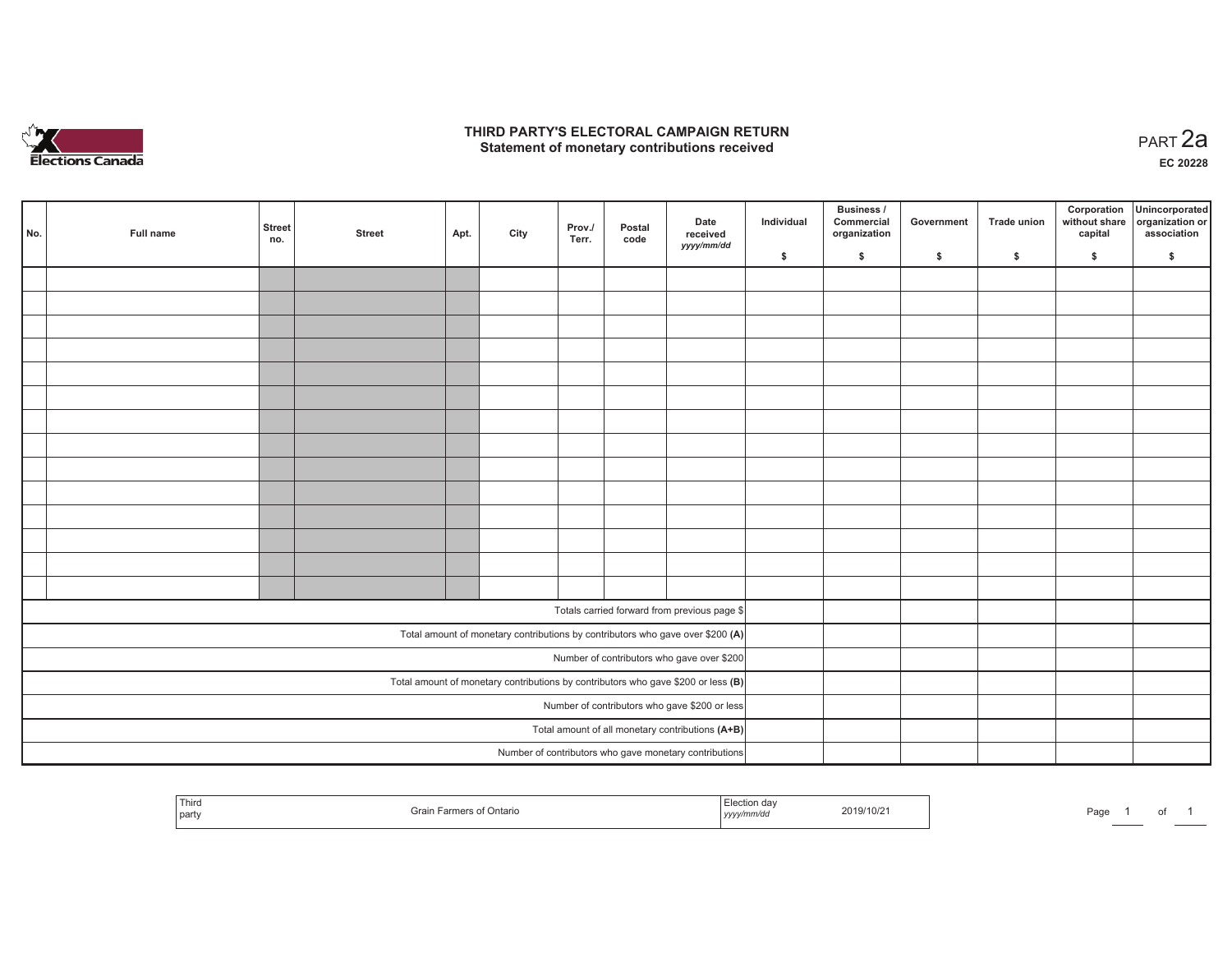

## **THIRD PARTY'S ELECTORAL CAMPAIGN RETURN**  THIRD PARTY'S ELECTORAL CAMPAIGN RETURN<br>Statement of non-monetary contributions received

of 1

| No. | Full name                                     | <b>Street</b><br>no. | <b>Street</b> | Apt. | City | Prov./<br>Terr. | Postal<br>code | Date<br>received<br>yyyy/mm/dd                                                          | Individual | <b>Business /</b><br>Commercial<br>organization | Government   | Trade union  | Corporation<br>without share<br>capital | Unincorporated<br>organization or<br>association |
|-----|-----------------------------------------------|----------------------|---------------|------|------|-----------------|----------------|-----------------------------------------------------------------------------------------|------------|-------------------------------------------------|--------------|--------------|-----------------------------------------|--------------------------------------------------|
|     |                                               |                      |               |      |      |                 |                |                                                                                         | \$         | \$                                              | $\mathsf{s}$ | $\mathbf{s}$ | \$                                      | \$                                               |
|     |                                               |                      |               |      |      |                 |                |                                                                                         |            |                                                 |              |              |                                         |                                                  |
|     |                                               |                      |               |      |      |                 |                |                                                                                         |            |                                                 |              |              |                                         |                                                  |
|     |                                               |                      |               |      |      |                 |                |                                                                                         |            |                                                 |              |              |                                         |                                                  |
|     |                                               |                      |               |      |      |                 |                |                                                                                         |            |                                                 |              |              |                                         |                                                  |
|     |                                               |                      |               |      |      |                 |                |                                                                                         |            |                                                 |              |              |                                         |                                                  |
|     |                                               |                      |               |      |      |                 |                |                                                                                         |            |                                                 |              |              |                                         |                                                  |
|     |                                               |                      |               |      |      |                 |                |                                                                                         |            |                                                 |              |              |                                         |                                                  |
|     |                                               |                      |               |      |      |                 |                |                                                                                         |            |                                                 |              |              |                                         |                                                  |
|     |                                               |                      |               |      |      |                 |                |                                                                                         |            |                                                 |              |              |                                         |                                                  |
|     |                                               |                      |               |      |      |                 |                |                                                                                         |            |                                                 |              |              |                                         |                                                  |
|     |                                               |                      |               |      |      |                 |                |                                                                                         |            |                                                 |              |              |                                         |                                                  |
|     |                                               |                      |               |      |      |                 |                |                                                                                         |            |                                                 |              |              |                                         |                                                  |
|     |                                               |                      |               |      |      |                 |                |                                                                                         |            |                                                 |              |              |                                         |                                                  |
|     |                                               |                      |               |      |      |                 |                |                                                                                         |            |                                                 |              |              |                                         |                                                  |
|     |                                               |                      |               |      |      |                 |                |                                                                                         |            |                                                 |              |              |                                         |                                                  |
|     |                                               |                      |               |      |      |                 |                | Totals carried forward from previous page \$                                            |            |                                                 |              |              |                                         |                                                  |
|     |                                               |                      |               |      |      |                 |                | Total amount of non-monetary contributions by contributors who gave over \$200 (A)      |            |                                                 |              |              |                                         |                                                  |
|     |                                               |                      |               |      |      |                 |                | Number of contributors who gave over \$200                                              |            |                                                 |              |              |                                         |                                                  |
|     |                                               |                      |               |      |      |                 |                | Total amount of non-monetary contributions by contributors who gave \$200 or less $(B)$ |            |                                                 |              |              |                                         |                                                  |
|     | Number of contributors who gave \$200 or less |                      |               |      |      |                 |                |                                                                                         |            |                                                 |              |              |                                         |                                                  |
|     |                                               |                      |               |      |      |                 |                | Total amount of all non-monetary contributions (A+B)                                    |            |                                                 |              |              |                                         |                                                  |
|     |                                               |                      |               |      |      |                 |                | Number of contributors who gave non-monetary contributions                              |            |                                                 |              |              |                                         |                                                  |
|     |                                               |                      |               |      |      |                 |                |                                                                                         |            |                                                 |              |              |                                         |                                                  |

| Third<br>Farmers of Ontario<br>I par | <b>∍ction da</b> ∨<br>2019/10/21<br>yyyy/mm/aa | Page<br>$\sim$ |
|--------------------------------------|------------------------------------------------|----------------|
|--------------------------------------|------------------------------------------------|----------------|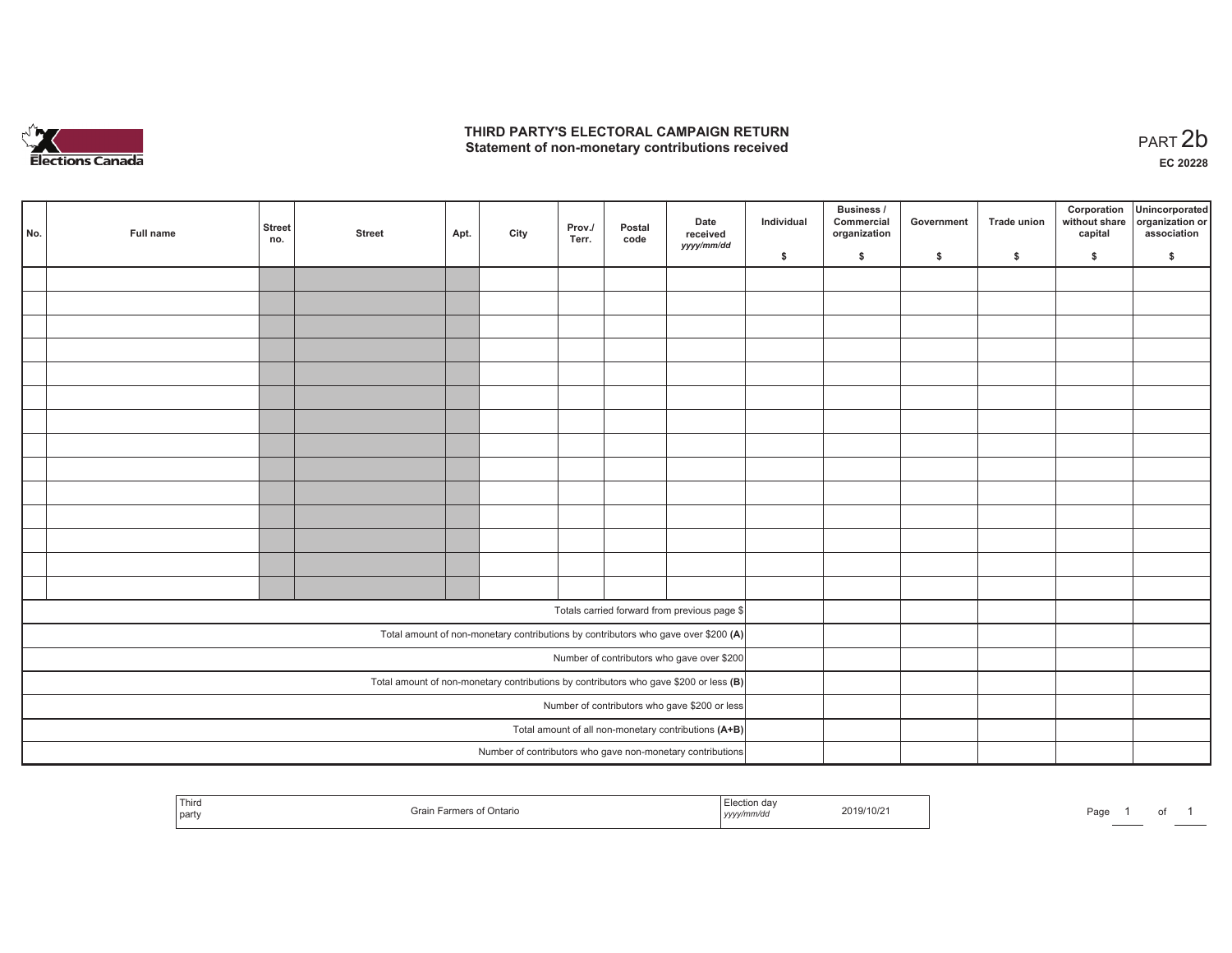

## **THIRD PARTY'S ELECTORAL CAMPAIGN RETURN STATE:** PARTY'S ELECTORAL CAMPAIGN RETURN<br>
Statement of operating loans received

**EC 20228**

| No. | Full name                                    | <b>Street</b> | <b>Street</b> | Apt. | City | Prov./ | Postal | Date<br>received                                                  | Individual | <b>Business /</b><br>Commercial<br>organization | Government | <b>Trade union</b> | Corporation<br>capital | Unincorporated<br>without share organization or<br>association |
|-----|----------------------------------------------|---------------|---------------|------|------|--------|--------|-------------------------------------------------------------------|------------|-------------------------------------------------|------------|--------------------|------------------------|----------------------------------------------------------------|
|     |                                              | no.           |               |      |      | Terr.  | code   | yyyy/mm/dd                                                        | \$         | \$                                              | \$         | \$                 | \$                     | \$                                                             |
|     |                                              |               |               |      |      |        |        |                                                                   |            |                                                 |            |                    |                        |                                                                |
|     |                                              |               |               |      |      |        |        |                                                                   |            |                                                 |            |                    |                        |                                                                |
|     |                                              |               |               |      |      |        |        |                                                                   |            |                                                 |            |                    |                        |                                                                |
|     |                                              |               |               |      |      |        |        |                                                                   |            |                                                 |            |                    |                        |                                                                |
|     |                                              |               |               |      |      |        |        |                                                                   |            |                                                 |            |                    |                        |                                                                |
|     |                                              |               |               |      |      |        |        |                                                                   |            |                                                 |            |                    |                        |                                                                |
|     |                                              |               |               |      |      |        |        |                                                                   |            |                                                 |            |                    |                        |                                                                |
|     |                                              |               |               |      |      |        |        |                                                                   |            |                                                 |            |                    |                        |                                                                |
|     |                                              |               |               |      |      |        |        |                                                                   |            |                                                 |            |                    |                        |                                                                |
|     |                                              |               |               |      |      |        |        |                                                                   |            |                                                 |            |                    |                        |                                                                |
|     |                                              |               |               |      |      |        |        |                                                                   |            |                                                 |            |                    |                        |                                                                |
|     |                                              |               |               |      |      |        |        |                                                                   |            |                                                 |            |                    |                        |                                                                |
|     |                                              |               |               |      |      |        |        |                                                                   |            |                                                 |            |                    |                        |                                                                |
|     |                                              |               |               |      |      |        |        |                                                                   |            |                                                 |            |                    |                        |                                                                |
|     |                                              |               |               |      |      |        |        | Totals carried forward from previous page \$                      |            |                                                 |            |                    |                        |                                                                |
|     |                                              |               |               |      |      |        |        | Total amount of loans by lenders who provided over \$200 (A)      |            |                                                 |            |                    |                        |                                                                |
|     |                                              |               |               |      |      |        |        | Number of lenders who provided over \$200                         |            |                                                 |            |                    |                        |                                                                |
|     |                                              |               |               |      |      |        |        | Total amount of loans by lenders who provided \$200 or less $(B)$ |            |                                                 |            |                    |                        |                                                                |
|     | Number of lenders who provided \$200 or less |               |               |      |      |        |        |                                                                   |            |                                                 |            |                    |                        |                                                                |
|     |                                              |               |               |      |      |        |        | Total amount of all loans (A+B)                                   |            |                                                 |            |                    |                        |                                                                |
|     |                                              |               |               |      |      |        |        | Number of all lenders who provided loans                          |            |                                                 |            |                    |                        |                                                                |

| l Thiro<br>j partv | Ontario<br>Farmers r.<br>знан. | oction da∿<br>vvv/mm/a<br>,,,, | 2019/10/2<br>the contract of the contract of the contract of the contract of the contract of | Pagu |  |
|--------------------|--------------------------------|--------------------------------|----------------------------------------------------------------------------------------------|------|--|
|--------------------|--------------------------------|--------------------------------|----------------------------------------------------------------------------------------------|------|--|

of 1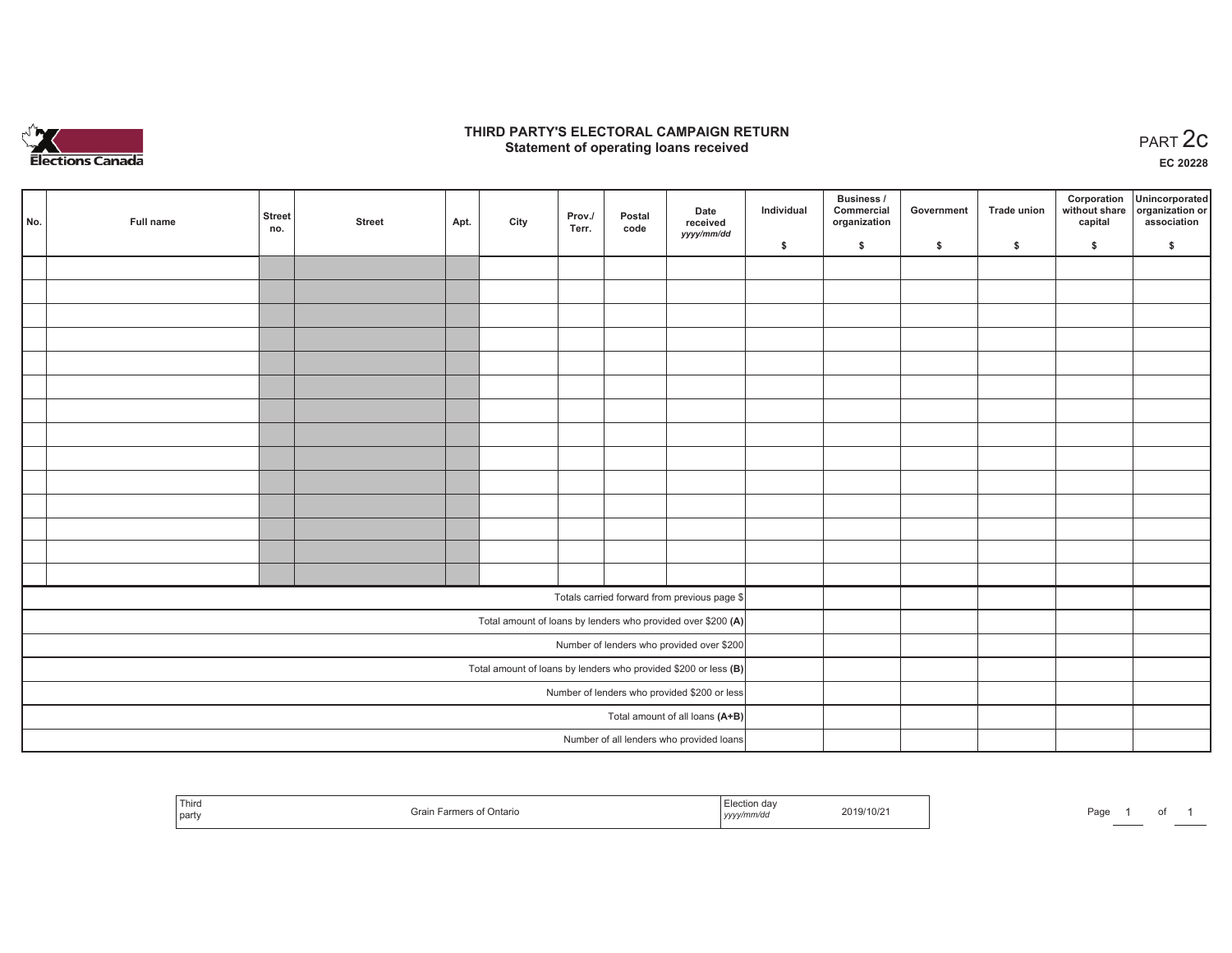

# **THIRD PARTY'S ELECTORAL CAMPAIGN RETURN S** ELECTORAL CAMPAIGN RETURN<br>Summary of inflows PART 2d

| No.   | Type of contributor / lender                 | <b>Monetary</b><br>contributions<br>(Part 2a)<br>\$ | Non-monetary<br>contributions<br>(Part 2b)<br>\$ | Loans<br>(Part 2c)<br>\$ | <b>Total</b><br>\$ | Number of<br>contributors and<br>lenders |
|-------|----------------------------------------------|-----------------------------------------------------|--------------------------------------------------|--------------------------|--------------------|------------------------------------------|
|       |                                              |                                                     |                                                  |                          |                    |                                          |
| 1.    | Individuals                                  |                                                     |                                                  |                          |                    |                                          |
|       | 2. Businesses / Commercial organizations     |                                                     |                                                  |                          |                    |                                          |
| 3.    | Governments                                  |                                                     |                                                  |                          |                    |                                          |
| 4.    | Trade unions                                 |                                                     |                                                  |                          |                    |                                          |
| 5.    | Corporations without share capital           |                                                     |                                                  |                          |                    |                                          |
| 6.    | Unincorporated organizations or associations |                                                     |                                                  |                          |                    |                                          |
| 7.    | Total (items 1 to 6)                         |                                                     |                                                  |                          |                    |                                          |
| Total |                                              |                                                     |                                                  |                          |                    |                                          |
| 8.    | Amount of third party's resources used       |                                                     |                                                  |                          | 220,334.93         |                                          |
| 9.    | Grand total (items 7 and 8)                  |                                                     |                                                  |                          | 220,334.93         |                                          |

| ' Third<br>I party | <b>Grain Farmers of Ontario</b> | Election day<br>yyyy/mm/dd | 2019/10/21 |
|--------------------|---------------------------------|----------------------------|------------|
|--------------------|---------------------------------|----------------------------|------------|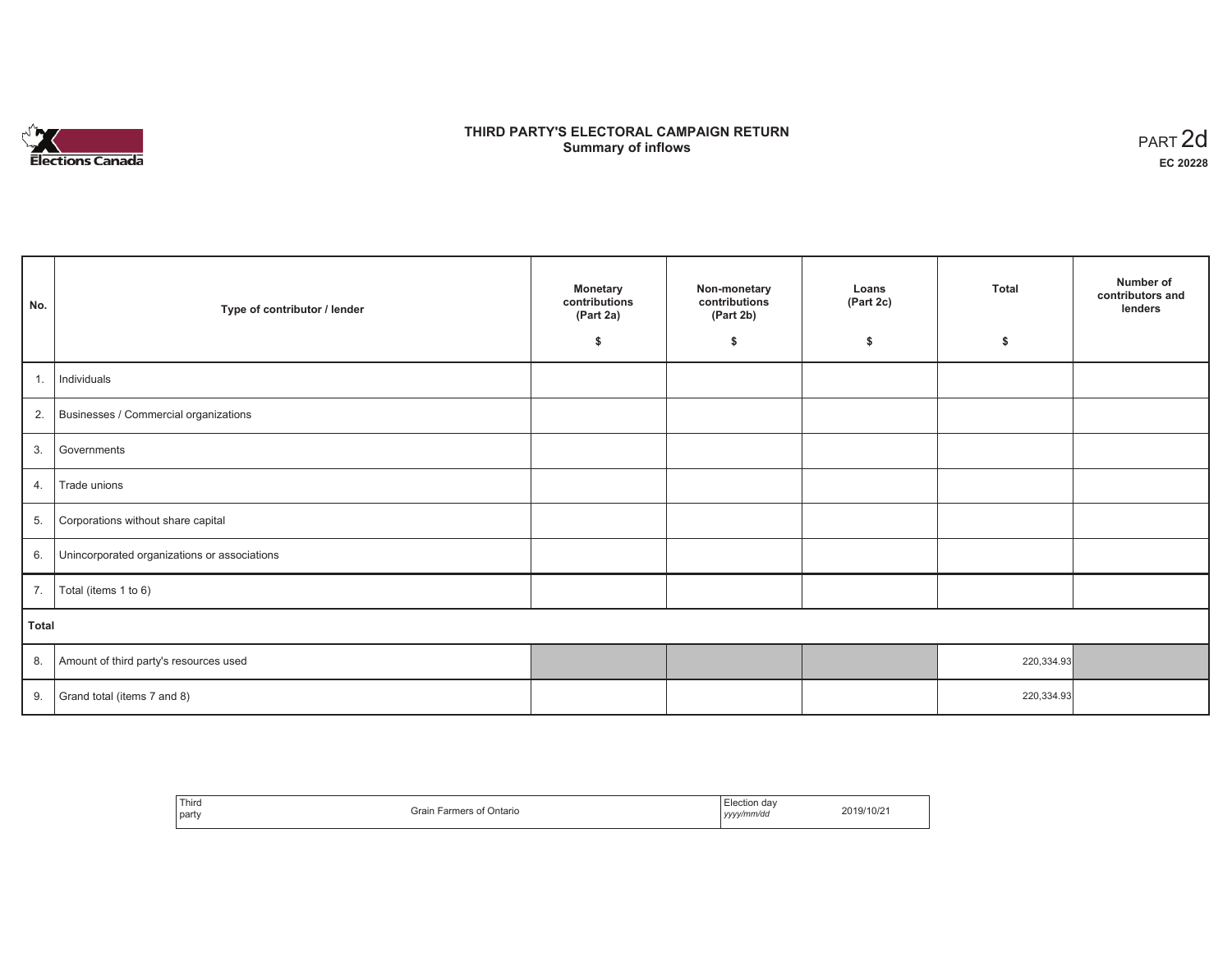

## **THIRD PARTY'S ELECTORAL CAMPAIGN RETURN Statement of expenses incurred for regulated activities that take place during the pre-election period**  *(Only applicable to a fixed-date general election)*

For a list of expense types, expense categories and expense subcategories, refer to Annex II in the Instructions.

| No.      | Date<br>incurred<br>yyyy/mm/dd | <b>ED Code</b><br>$($ if applicable $)$ | Supplier | <b>Expense type</b> | Expense<br>category | Expense<br>subcategory | <b>Starting date</b><br>of activity,<br>advertisement<br>or survey<br>yyyy/mm/dd | Ending date<br>of activity,<br>advertisement<br>or survey<br>yyyy/mm/dd | Place of activity or<br>advertisement        | <b>Expense amount</b><br>\$ |
|----------|--------------------------------|-----------------------------------------|----------|---------------------|---------------------|------------------------|----------------------------------------------------------------------------------|-------------------------------------------------------------------------|----------------------------------------------|-----------------------------|
|          |                                |                                         |          |                     |                     |                        |                                                                                  |                                                                         |                                              |                             |
|          |                                |                                         |          |                     |                     |                        |                                                                                  |                                                                         |                                              |                             |
|          |                                |                                         |          |                     |                     |                        |                                                                                  |                                                                         |                                              |                             |
|          |                                |                                         |          |                     |                     |                        |                                                                                  |                                                                         |                                              |                             |
|          |                                |                                         |          |                     |                     |                        |                                                                                  |                                                                         |                                              |                             |
|          |                                |                                         |          |                     |                     |                        |                                                                                  |                                                                         |                                              |                             |
|          |                                |                                         |          |                     |                     |                        |                                                                                  |                                                                         |                                              |                             |
|          |                                |                                         |          |                     |                     |                        |                                                                                  |                                                                         |                                              |                             |
|          |                                |                                         |          |                     |                     |                        |                                                                                  |                                                                         |                                              |                             |
|          |                                |                                         |          |                     |                     |                        |                                                                                  |                                                                         |                                              |                             |
|          |                                |                                         |          |                     |                     |                        |                                                                                  |                                                                         |                                              |                             |
|          |                                |                                         |          |                     |                     |                        |                                                                                  |                                                                         |                                              |                             |
|          |                                |                                         |          |                     |                     |                        |                                                                                  |                                                                         |                                              |                             |
|          |                                |                                         |          |                     |                     |                        |                                                                                  |                                                                         |                                              |                             |
|          |                                |                                         |          |                     |                     |                        |                                                                                  |                                                                         |                                              |                             |
|          |                                |                                         |          |                     |                     |                        |                                                                                  |                                                                         |                                              |                             |
|          |                                |                                         |          |                     |                     |                        |                                                                                  |                                                                         |                                              |                             |
|          |                                |                                         |          |                     |                     |                        |                                                                                  |                                                                         | Totals carried forward from previous page \$ |                             |
| Total \$ |                                |                                         |          |                     |                     |                        |                                                                                  |                                                                         |                                              |                             |

| Third<br>party | Ontario<br>11. A II I | 2019/10/2<br>yyyyınınvaa | Page |
|----------------|-----------------------|--------------------------|------|
|----------------|-----------------------|--------------------------|------|

 $_{\sf PART}$ 3a **EC 20228**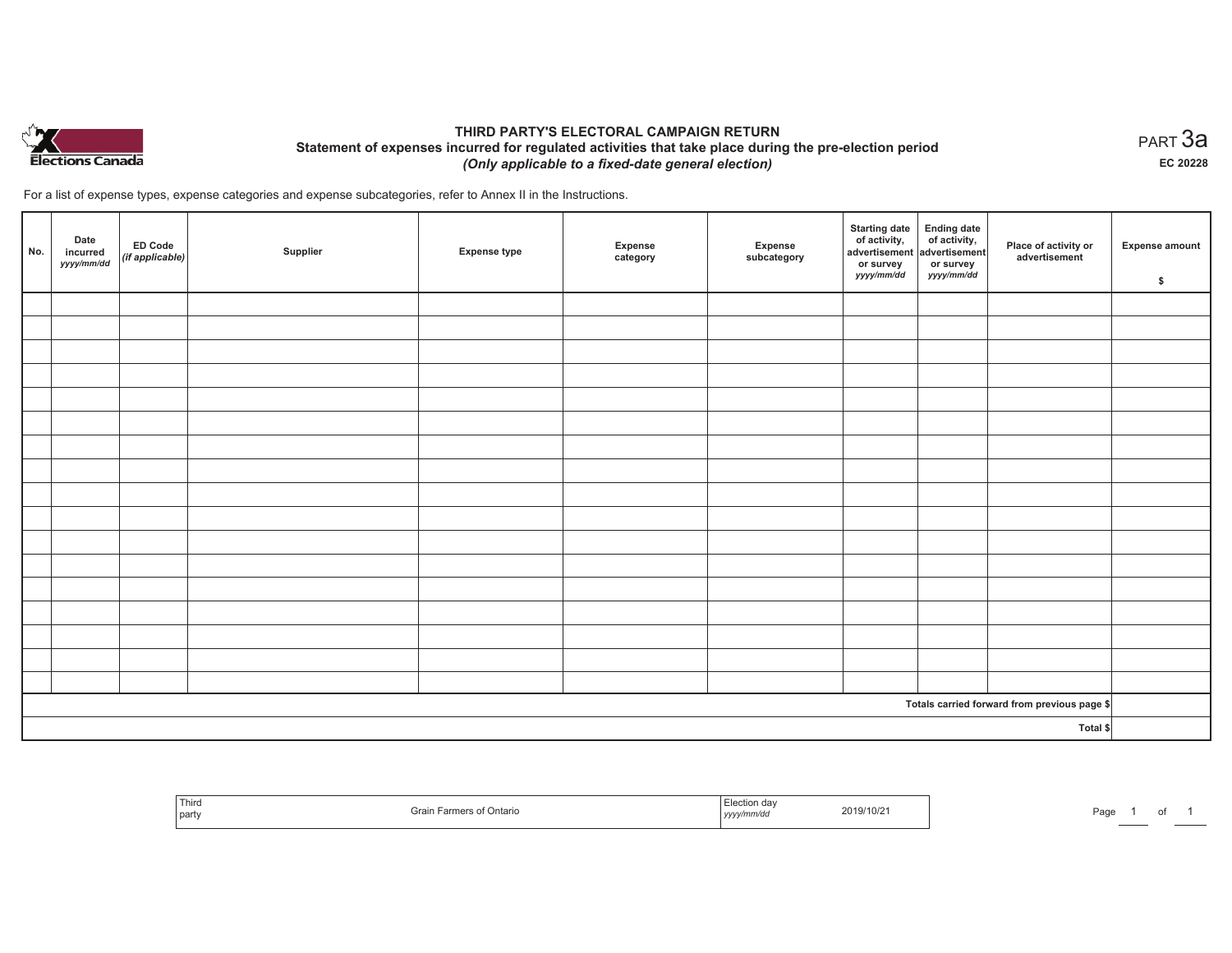

# **THIRD PARTY'S ELECTORAL CAMPAIGN RETURN Statement of expenses incurred for regulated activities that take place during the election period**<br>PART  $3\mathsf{b}$

**EC 20228**

For a list of expense types, expense categories and expense subcategories, refer to Annex II in the Instructions.

| No.            | Date<br>incurred<br>yyyy/mm/dd | <b>ED Code</b><br>(if applicable) | Supplier                                      | <b>Expense type</b>  | Expense<br>category | Expense<br>subcategory     | <b>Starting date</b><br>of activity,<br>advertisement<br>or survey | <b>Ending date</b><br>of activity,<br>advertisement<br>or survey | Place of activity or<br>advertisement        | <b>Expense amount</b> |
|----------------|--------------------------------|-----------------------------------|-----------------------------------------------|----------------------|---------------------|----------------------------|--------------------------------------------------------------------|------------------------------------------------------------------|----------------------------------------------|-----------------------|
|                |                                |                                   |                                               |                      |                     |                            | yyyy/mm/dd                                                         | yyyy/mm/dd                                                       |                                              | \$                    |
|                | 2019/08/18                     |                                   | Campaign Support Ltd.                         | Election advertising | Advertising         | Production costs           | 2019/09/13                                                         | 2019/10/21                                                       | Ontario                                      | 33,900.00             |
| $\overline{2}$ | 2019/09/09                     |                                   | Campaign Support Ltd.                         | Election advertising | Advertising         | Placement costs - Facebook | 2019/09/13                                                         | 2019/10/21                                                       | Ontario                                      | 50,000.00             |
| 3              | 2019/09/15                     |                                   | Campaign Support Ltd.                         | Election advertising | Advertising         | Design and development     | 2019/09/13                                                         | 2019/10/21                                                       | Ontario                                      | 5,650.00              |
| $\overline{4}$ | 2019/09/20                     |                                   | Campaign Support Ltd.                         | Election advertising | Advertising         | Placement costs - Facebook | 2019/09/13                                                         | 2019/10/21                                                       | Ontario                                      | 65,600.00             |
| 5              | 2019/10/04                     |                                   | Campaign Support Ltd.                         | Election advertising | Advertising         | Placement costs - Facebook | 2019/09/13                                                         | 2019/10/21                                                       | Ontario                                      | 44,495.17             |
| 6              | 2019/10/04                     |                                   | Campaign Support Ltd.                         | Election advertising | Advertising         | Placement costs            | 2019/09/13                                                         | 2019/10/21                                                       | Ontario                                      | 18,090.76             |
|                | 2019/10/04                     |                                   | Campaign Support Ltd.                         | Election advertising | Advertising         | Design and development     | 2019/09/13                                                         | 2019/10/21                                                       | Ontario                                      | 1,808.00              |
| 8              | 2019/10/21                     |                                   | <b>RLB Chartered Professional Accountants</b> | Election advertising | Other               | Auditor's fee              |                                                                    |                                                                  |                                              | 791.00                |
|                |                                |                                   |                                               |                      |                     |                            |                                                                    |                                                                  |                                              |                       |
|                |                                |                                   |                                               |                      |                     |                            |                                                                    |                                                                  |                                              |                       |
|                |                                |                                   |                                               |                      |                     |                            |                                                                    |                                                                  |                                              |                       |
|                |                                |                                   |                                               |                      |                     |                            |                                                                    |                                                                  |                                              |                       |
|                |                                |                                   |                                               |                      |                     |                            |                                                                    |                                                                  |                                              |                       |
|                |                                |                                   |                                               |                      |                     |                            |                                                                    |                                                                  |                                              |                       |
|                |                                |                                   |                                               |                      |                     |                            |                                                                    |                                                                  |                                              |                       |
|                |                                |                                   |                                               |                      |                     |                            |                                                                    |                                                                  |                                              |                       |
|                |                                |                                   |                                               |                      |                     |                            |                                                                    |                                                                  |                                              |                       |
|                |                                |                                   |                                               |                      |                     |                            |                                                                    |                                                                  | Totals carried forward from previous page \$ |                       |
| Total \$       |                                |                                   |                                               |                      |                     |                            | 220,334.93                                                         |                                                                  |                                              |                       |

| Election<br>ua<br>2019/10/2<br>∙ <i>ry/mm</i> ∕da<br>,,,,, | Gra<br>Ontario<br>armer<br>. |
|------------------------------------------------------------|------------------------------|
|------------------------------------------------------------|------------------------------|